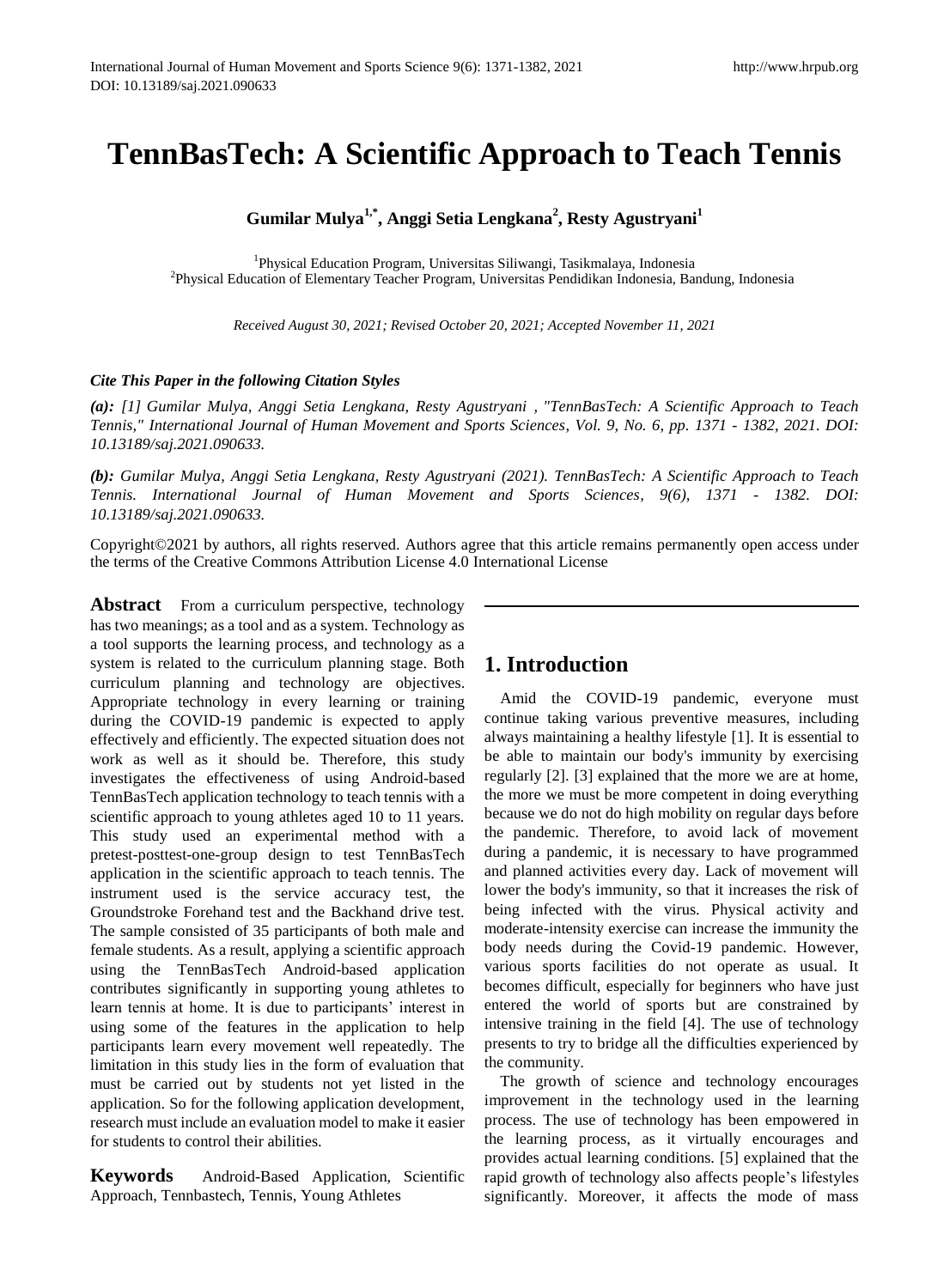communication through our daily activities. Besides, another effect is the trend of using high-cost exercise media for particular exercise models. This phenomenon is not sufficient for physical activity. Therefore, children need to be given simulations or examples in each activity [6]. Thus, we need media that can assist in training activities and be well-used in every physical activity. The use of this type of media is expected to boost potential impact to one's self quality in learning particular things [7].

The development of the android operating system; includes the use of gadgets, tablet PC, smartphones, and other applications that have other android operating systems; it can support students to own and use android in their everyday life. The use of smartphones is currently widespread in the world; the same goes for Indonesia. The smartphone can have a considerable impact on human life and provide a lot of convenience in its use [8]. However, most people use smartphones only as a tool for social media. A smartphone to support other purposes, such as teaching and learning, sports activities, and other human work, is not popular. Today there are many applications offered, on the one hand, making it easier to find any information needed. Some of them are android applications that can simplify the fulfillment of human needs. Android is a Linux-based operating system designed for touch screen mobile devices such as smartphones and tablet computers [9].

The developments in digital technology have presented significant new opportunities and challenges for educators and sports coaches. Up until now, however, the main emphasis is on how to grant access. Policymakers still assume that schools will generate automatic benefits, regardless of how the technology is used [10], [11]. Many teachers and trainers resist the intrusion of technology in the classroom or are not even IT literate, often for excellent reasons. They believe that the evidence for how technology improves student achievement is minimal [12].

The definition of multimedia can be various. It depends on from which perspectives it is viewed. In general, multimedia relates to the use of more than one type of media to present information. Multimedia is increasingly being used to deliver computer-based instructions. One cause behind this trend may be the assumption that multimedia information helps people learn. Multimedia learning may help people to learn more information faster than traditional classroom lectures. However, excessive utilization of multimedia does not constantly improve learning. Based on the research conducted by [13], the condition occurs when media is presented to students with low prior knowledge or aptitude in the domain being studied. Nevertheless, there is also empirical support concluding that certain multimedia can help people learn certain types of information.

Multimedia is defined as text, graphics, animation,

images, video, and sound to present information. Since these media can now be integrated using computers, there has been a virtual explosion of computer-based multimedia learning applications [14]. This application covers serious computer-based tutorials for adults to products for kids. This very diverse application seems to share general multimedia information that helps people learn [15]. People enjoy multimedia, prefer multimedia learning materials, and believe that multimedia can positively impact children's learning outcomes. Likewise, in Sport as the field of accomplishment, especially in tennis, using technology is expected to be a supporting medium for athletes during their training to achieve their best performance [16].

In a tennis game, it is necessary to master the basic techniques properly. However, how can these basic techniques be delivered appropriately without making the participants bored while facilitating the needs of their age in current situations? We should remember that they are novice athletes aged 10 to 11 years classified as elementary school-age children. It may be the first time they are involved in tennis. They love to be actively moved around, but they need to learn the importance of positive values in their activities [17]. The statement [18] states a transition in their activities in children aged ten years. Movement education comes as a solution. It emphasizes large muscles, activities by changing direction and tempo of running and playing with opponents to channel the instinct to compete (needs coaching in sportsmanship, collaboration with leadership). Therefore, as this research's initial step, the author tried to apply a shadow training pattern using games to support basic technical skills in doing strokes and footwork abilities [19]. The results of research [20] explain that game-based tennis lessons have a beneficial effect on athletes' physical fitness levels and movement coordination and can better improve their memory. Another research related to indirect teaching tennis utilizing LMS technology-driven tools has been done successfully.

Beginner-level tennis players need to be given basic tennis training augmented with the sense of a game using technology-based Android applications. The content includes various exercises with game activities: The TennBasTech (Tennis Basic Technique) game. TennBasTech is the author's android design developed from the previous tennis training model for beginners, the GUSTA model. TennBasTech consists of ball handling, forehand, backhand, seven balls drill exercises to practice ground-strokes drill consistency, Mini Tennis Handball for hand-eye coordination, Pick-Put to learn to move quickly in all directions, and so on. If done intensively, the above exercise is ideal for building muscle memory [21], especially if shadow training is started with the warming-up. It will further sharpen the level of accuracy in making strokes [22]. From a side standing position, swing the racket up over your body with your forehand;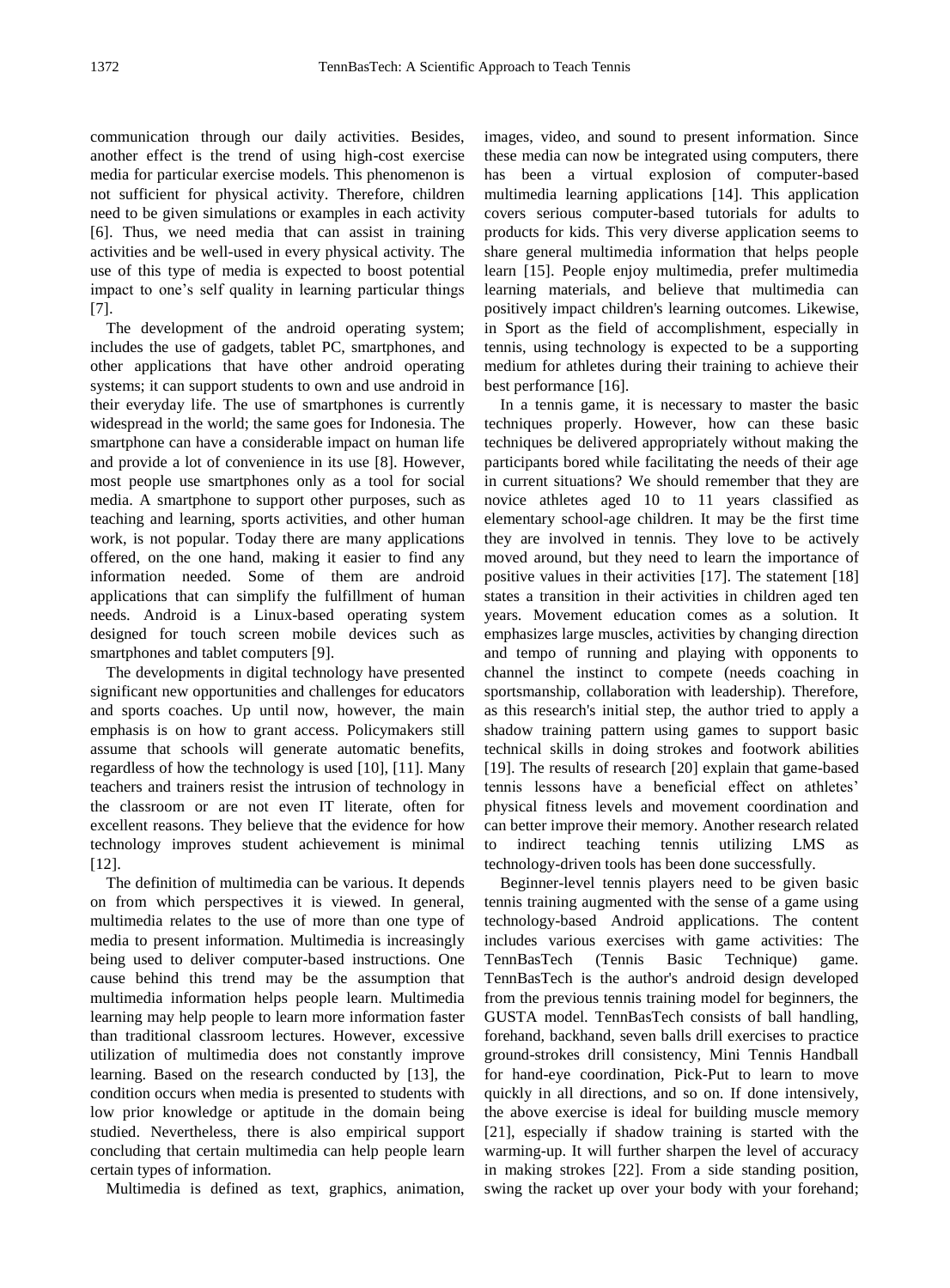then swing away from the body with the backhand. Do shadow drills with a trainer to check for correct footwork and strokes using shadow [23]. All tennis champions have practiced shadow training to improve technique and swing [24].

The TennBasTech has adapted the approach to the 2013 curriculum (K13), the scientific approach. K13 requires teachers to make students the center of teaching and learning activities. According to [25], the learning process at K13 for all levels is carried out using a scientific approach and touches three domains: attitudes, knowledge, and skills. [26] added that the advantages of the scientific approach could encourage students to think critically through a series of activities that require students to be more active in the learning process. The activities include observing, asking, trying, processing, presenting, concluding, and creating. So it is hoped that the application of tennis learning that is adapted to the growth and development of children can provide positive results for the progress of children in the future, both for their cognitive, affective and psychomotor aspects.

Thus far, several previous studies have just investigated issues such as the perception of training loads for beginners tennis players [27], and examining the skill of mental training factor of junior athletes [28], the research on the physical ability capacity of junior tennis athletes [29], the research on collecting devices Bluetooth-based table tennis ball to android phone [30], and 3D reality table tennis game system [31]. For as long as the authors' reading, there has not been any research investigating the involvement of android technology, specifically in applying the scientific approach. Based on the background of the problem above, the authors are concerned to study this gap further, as an effort to provide a different motion learning experience for each tennis learning and practice for beginners. Thus, as a result, the authors offer the TennBasTech Model to use a scientific approach to improve tennis skills for beginners.

# **2. Theoretical Framework**

#### **2.1. Tennis**

To become a prodigious tennis player, one should master the basic techniques of the tennis game. These basic techniques are the foundations that are vital assets to step up to become a professional or top player [32]. A player will not improve his game if it is not supported by good mastery of the basic techniques. [33] classified the essential parts in the game of court tennis are as follows:

- (a) Ball feeling; follow the run and the bounce of the ball with the player's eyes while developing the "ball feeling."
- (b) Footwork and body balance; teaching the footsteps, the shoulder rotation, and the movement of the weights from one foot to another. It should be

practiced daily so that the movements will be recorded as an automatic movement, not so different from the reflected movement.

- (c) Ready position; the ready position for the forehand and backhand is the same. The slight difference lies only in the position of the wrist. On the backhand, the racket is tilted diagonally to the left, not straight ahead.
- (d) Grip; The way a tennis player holds a racket influences his playing style, and a grip that feels good is the proper grip. Gripping the forehand is usually done by making the letter "V" shape, which is formed by the base of the thumb and index finger, while the racket's handle is perpendicular to the front.

In addition, the series of forehand and backhand drives in tennis starts with the following things: **Ready position;** (1) To learn forehand drive, hold the racket with the eastern forehand grip in such a way that the racket leaf is in a vertical position pointing straight at the net. (2) To learn backhand drive, hold the racket with the eastern backhand grip. The wrist is straight until the racket leaf is vertical, aiming at the left net post. (3) In the ready position, do not neglect to use your left hand to support the racket neck, and keep the racket leaf in a vertical position, and do not grip the racket grip tightly. (4) the parts that grip the racket's grip are the fingers of the middle, ring, and little hands. The index finger and thumb only support the racket and maintain the racket position's stability [34].

**Preparation**; after you see the ball being hit by an opponent (coach/friend) across the net, you start preparing for the ball by pivot to the right for the forehand or pivot to the left for the backhand, and swing the racket to the far backswing [35]. **Implementation**; the forward swing of the racket while, at the same time, it turns off the shoulders and hips. It is a step toward the ball with the racket swing—the right foot for the backhand and the left foot for the forehand. The last stage is the follow-through motion. After the racket hits the ball, swing the racket continuously forward and up, that is, in the direction of the desired ball, until the racket gradually stops itself at head level or higher [36].

Besides that, the basic technique that tennis players must master is the stance. Next, practicing typical individual shots such as serve shots, volleys, forehand drives, backhand drives, and smashes [37]. A tennis player will excel if he/she manages to develop a distinctive stroke. This individual stroke can be a forehand drive, backhand drive, hard smash, forehand spin, or sidespin ball stroke. The next step offered by [36] describes the various kinds of ground-strokes that need to be done to master the basic tennis techniques. In another section, the service is one of the essential strokes in a tennis match because the winning point largely depends on service skill.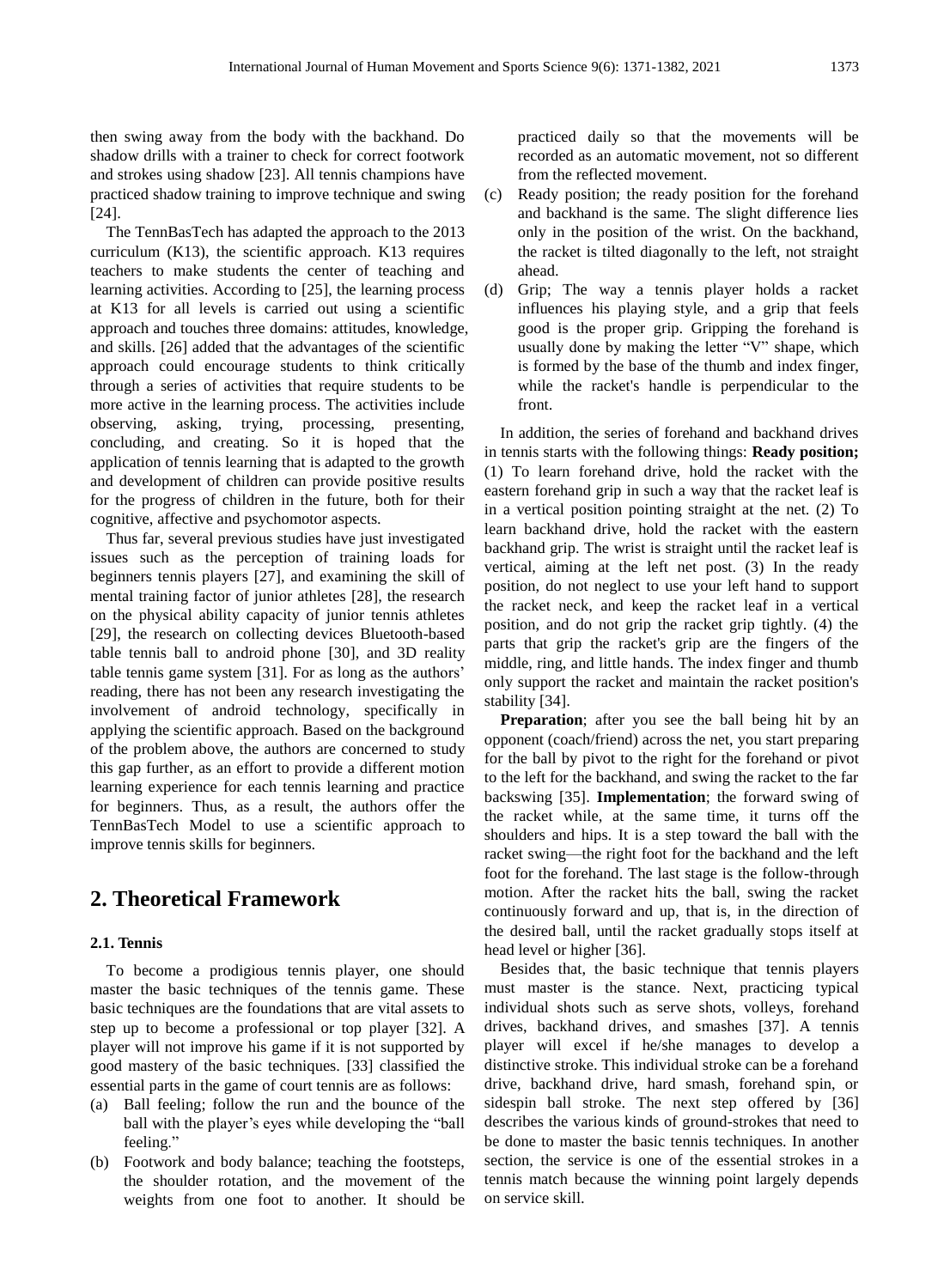#### **2.2. TennBasTech Application**

TennBasTech is an acronym for Tennis Basic Technique. The training model in this application is a derivative model of the GUSTA Training model for beginners, which the author initially developed in 2016. The GUSTA Training Model is also an acronym for the author's nuclear family name. The following are the exercise characteristics model in the TennBasTech application that the author has developed so that it becomes a differentiator from the previous research, as follows:

- (a) The training models in the TennBasTech application provide ball-handling; forehand; backhand; seven balls drill exercises to practice ground-strokes drill consistency; Mini Tennis; Handball for hand-eye coordination; Pick-Put to learn to move quickly in all directions, and so on. etc.
- (b) The research subjects were systematically introduced to various racket holding methods and their usages (eastern forehand and backhand, western, semi-western, and continental). How stance or standing position is prepared to hit the ball in both open stances, semi-open stance, and close stance until the foot position is used; how to step your feet when you want to chase the ball forward, sideways, or backward both steps and shifts. It is fundamental and must be practiced by beginner tennis players to develop advanced techniques after mastering the basic techniques.
- (c) The subjects of this study were categorized as beginners for their age. In tennis, children aged 10-11 years are categorized as beginners.
- (d) The Android application implements a drilling approach that allows research subjects to repeat each exercise model at home.
- (e) God has given perfection to humans since they are equipped with two arms, right and left arms. Both have the same characteristics, as well as the same opportunity to learn movements. Generally, when students/athletes are introduced to a new sport, the teacher/trainer will use one of their hands to hold the tool. Gradually, it becomes a habit. At TennBasTech, all research subjects are required to use their dominant hand frequently to hit the ball.
- (f) Field tennis requires physical components of arm muscle strength, the ball hitting and running speed, arm power, hip flexibility, and endurance [38]. The training of those physical components was given since the research subjects were introduced to balls, rackets and learn a series of basic tennis techniques.

#### **2.3. Scientific Approach**

Learning is a scientific process. Therefore K13 mandates the essence of a scientific approach to learning. In a functional approach or process that meets scientific criteria, scientists prioritize inductive rather than deductive reasoning. [39] explained that the Scientific approach is a fundamental concept that accommodates, inspires, strengthens, and underlies the thinking about how learning methods are applied based on specific theories. [39] states that the scientific approach is the golden footbridge for development. It develops attitudes (affective domain), skills (psychomotor domain), and knowledge (cognitive domain) of students. The scientific approach is a method used to gain knowledge based on the scientific method [39]. [40] provided its conception that the scientific approach in learning includes observing, asking, reasoning, trying/creating, and presenting/communicating. The scientific method investigates one or more phenomena, acquiring new knowledge or correcting and integrating previous knowledge. To be called scientific, the search method must be based on evidence from observable, empirical, and measurable objects with specific principles of reasoning. The learning process in K13 is carried out using this scientific approach.

The learning process touches three domains: attitudes, knowledge, and skills. In the learning process based on a scientific approach, the attitude domain uses the transformation of the substance or teaching material so that students "know why." The domain of skills uses the transformation of the substance or teaching materials so that students "know-how." The realm of knowledge uses the transformation of the substance or teaching material so that students "know what." The result is an increase and a balance between students' ability to become decent human beings (soft skills) and humans who have the skills and knowledge to live properly (hard skills). It includes aspects of attitude, skills, and knowledge competencies [41]. [42] provided the conception that the scientific approach in learning includes components: observing, asking, trying, processing, presenting, concluding, and creating. These components can appear in every learning practice, but not the learning cycle.

(a) **Observing;** The observing method prioritizes the meaningfulness of the learning process. This method has certain advantages, such as presenting natural media objects, making students happy and challenged, and is easy to implement. The method of observing is beneficial for fulfilling students' curiosity. So that the learning process has a high degree of meaningfulness; teachers should be widely open-minded and provide varied opportunities for students to observe through seeing, listening, and reading to observe learning activities. The teacher facilitates students to make observations, trains them to pay attention (watching, reading, listening) to the essential things of an object or objects. The competencies expected are those to train commitment and thoroughness in seeking information.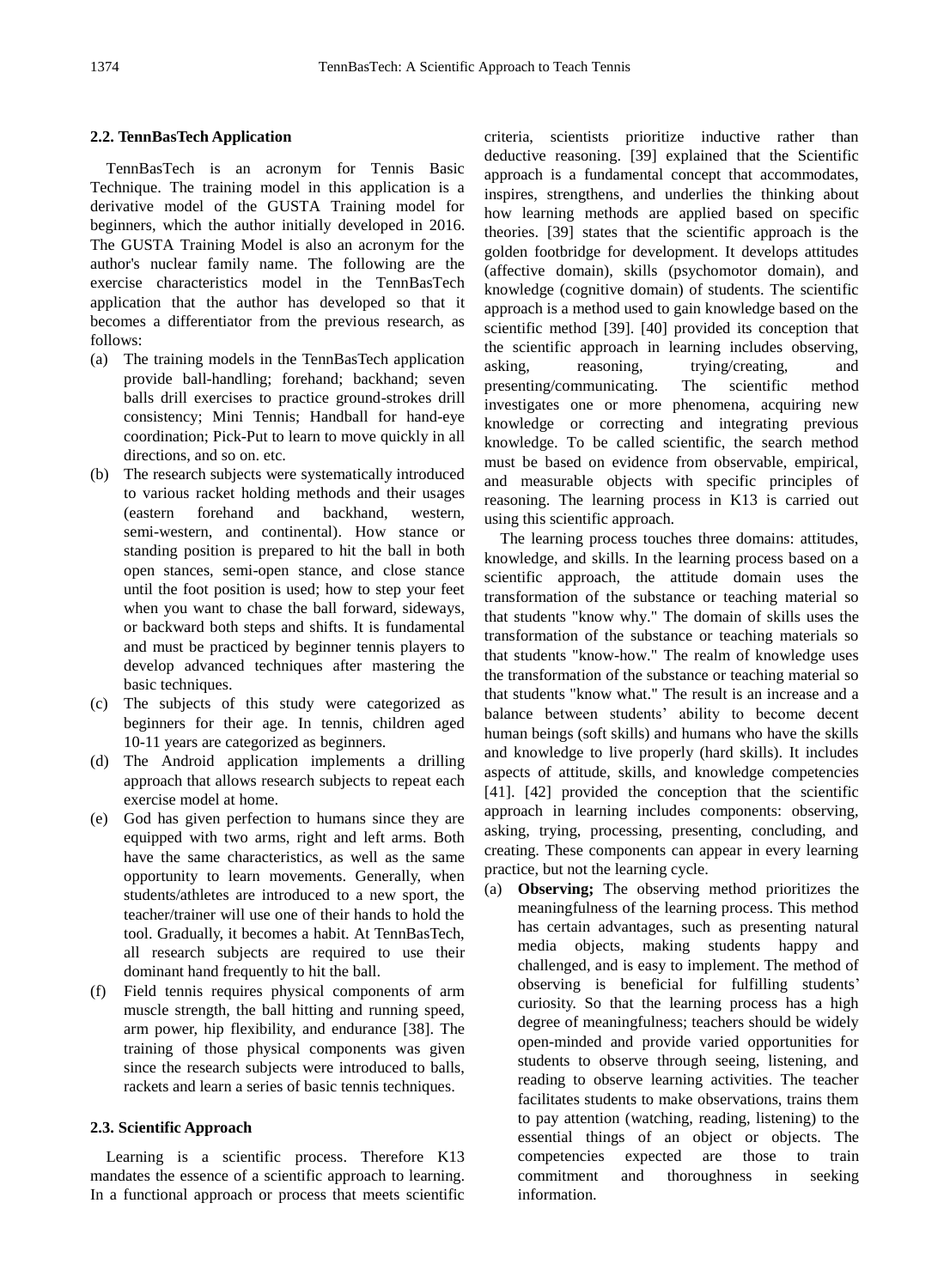- (b) **Questioning;** Teachers need to guide students to be able to ask questions: questions about the observations from concrete objects to facts, concepts, procedures, or other, more abstract things. Questions that are factual to questions are hypothetical. From situations where students are trained to use questions from the teacher, they still need the teacher's help to ask questions to the level where students can ask questions independently. The second activity resulted in several questions. Through questioning activities, the curiosity of students is developed.
- (c) **Associating;** The activity of "associating/processing information/reasoning" in learning activities is to process the information collected from relatively the result of collecting/experimenting activities and observing and collecting information activities. The information processing collected ranges from those that add to the breadth and the depth of knowledge to those that seek solutions from various sources with different or conflicting opinions. This activity is carried out to find the relationship between and among information and find informational relationship patterns. The expected competencies are to develop an honest, thorough, disciplined, rule-abiding attitude, hard-working, the skill to apply procedures, and the skill to think inductively and deductively. Those can be observed to obtain conclusions in the form of knowledge.
- (d) **Experimenting;** This stage is intended to cover various domains of learning objectives: attitudes, skills, and knowledge. The real-life learning activities are: (1) determining the theme or topic following the essential competencies according to the curriculum demands; (2) learning how to use the tools and materials that are available and must be provided; (3) studying the relevant theoretical basis and the results of previous experiments; (4) conducting and observing experiments; (5) recording phenomena that occur, analyze, and present the data; (6) concluding the results of the experiment; and (7) making reports and communicating experimental results. To ensure that the experiment runs smoothly, some things need to be paid attention to. They are : (1) The teacher should formulate the objectives of the experiment to be carried out by students (2) The teacher and students prepare the equipment used (3) It is necessary to take into account the place and time (4) The teacher provides working papers to direct student activities ( 5) The teacher discusses the problem that will be used as an experiment (6) The teacher distributes working papers to students (7) Students carry out experiments with teacher guidance, and (8) The teacher collects student work and evaluates it. The evaluation results can be discussed classically, if necessary.

(e) **Networking;** In the scientific approach, teachers are expected to provide opportunities for students to communicate what they have learned. This activity can be implemented through written and oral forms. The students present what they have found while seeking information, associating, and finding patterns. The teacher presents these results are presented in class and assessed by the teacher as the students' or groups' learning outcomes. The activity analysis of "communicating" in learning activities conveys the results of observing and concluding based on written, oral, or other media forms. The competencies expected in this activity are to develop honesty, thoroughness, tolerance, thinking systematically, expressing opinions briefly and clearly, and developing excellent and appropriate language skills.

# **3. Materials and Methods**

#### **3.1. Research Design**

The method used in this research was an experimental method to determine the effectiveness of learning tennis using the TennBasTech android application. The author aimed to investigate and to decide what variables and how the relationship between one another. It determined the effect of the independent variable on the dependent variable [43].

The research was conducted twice: before and after the experiment with a pretest-posttest one-group design. The author used this research design because it fit the title of the research taken. Researchers conducted initial tests on tennis club participants to determine the extent of their ability to play tennis. After the initial test, participants were given treatment by learning several variations of tennis movements using the TennBasTech application, accompanied by parents or peer tutors. In addition, to keep control of every learning activity, the authors maintained several journal notes for each participant so that the data on each individual's ability can be seen clearly and archived.

The research used only one group: members of the tennis club. There were 35 people involved: 10 girls and 25 boys. Meanwhile, the sampling technique used was total sampling: taking the entire population as a sample. The final action taken by the author is to provide a definitive test as a post-test. It aimed to obtain comparison data from the pre-test.

#### **3.2. Procedures**

In the first stage, the author identified the children's ability to play tennis ball for two meetings; the activity was conducted face-to-face in several sessions because it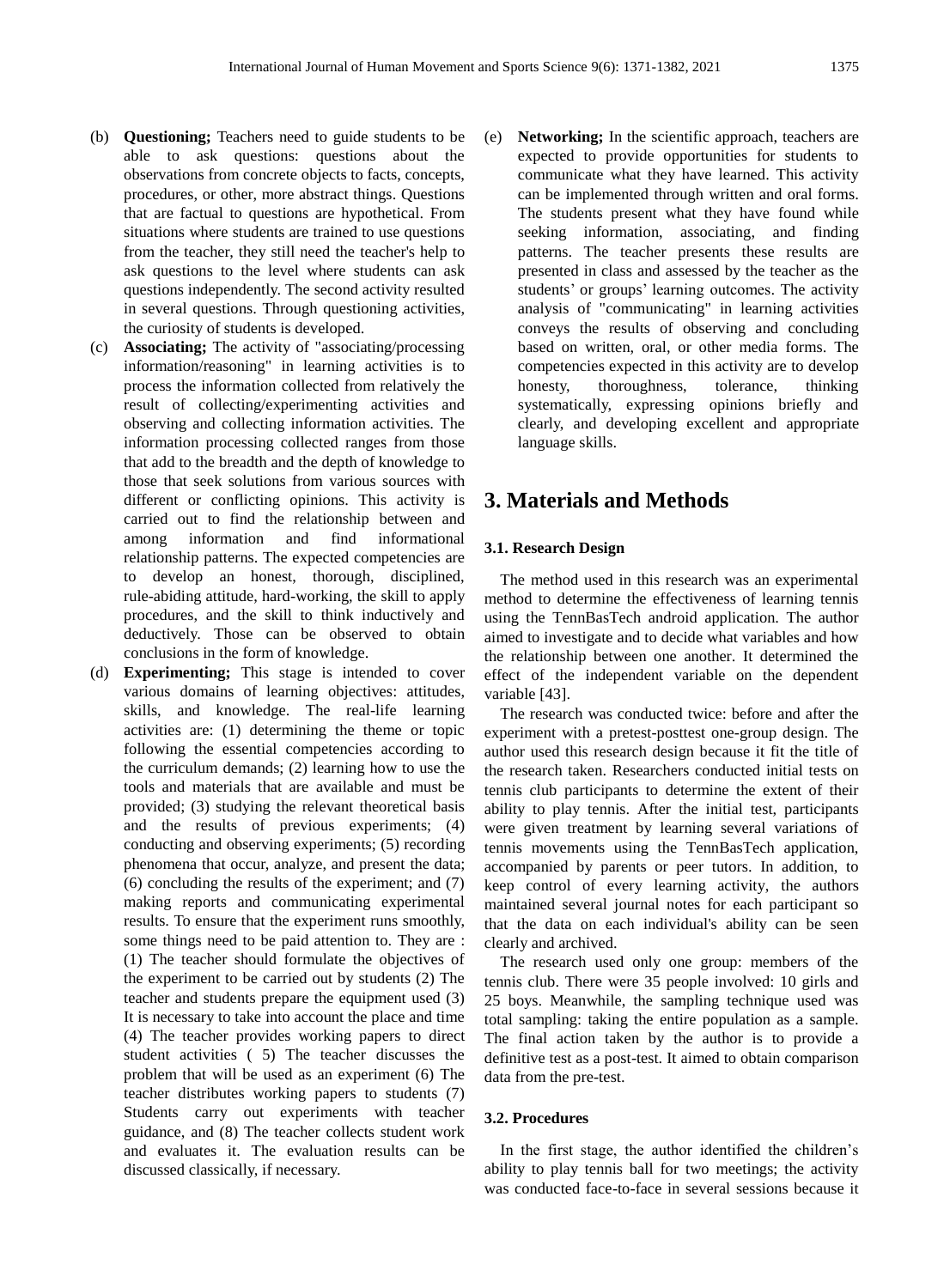was still in a COVID-19 pandemic condition. The process of identifying the children's ability to play tennis was done by assessing it using the tennis service accuracy test and the Groundstroke Forehand, Backhand (drive) test. The researchers divided the sample into five groups to facilitate class management in implementing observation and assessment of movement skills. After getting the data, the researchers explained the steps for learning tennis using the TennBasTech android application as a tennis learning solution amid the COVID-19 pandemic.

The total variety of movements in the TennBasTech application is 38 movements. The content presented in the android application consists of several categories: (1) Introduction to Racket and Ball (28 contents in 3 categories). They are Introduction to Ball (14 contents), Introduction to Racket (6 contents), and Introduction to Racket and Ball (8 contents). (2) Forehand (5 contents) and backhand (5 contents). Each movement variation has a purpose, the use of the media used, and even a description of the implementation instructions on how to carry out each movement stage. This description makes it easier for children to learn each set of material. In the first stage, movement variations are carried out without the ball or, in other words using shadow exercises. It is to make it easier for children to learn that every movement is done correctly and adequately. The second stage of shadow uses a ball, the third stage uses a racket, and the fourth stage uses a racket and ball. Learning is carried out systematically so that the concept of motion is conveyed well, from the easiest to the most difficult.

#### **3.3. Scientific Approach to Learn Tennis**

Contextual understanding of students can be achieved by applying a scientific approach in the learning process according to the demands in K13 (Indonesian's national curriculum). Learning tennis using a scientific approach is divided into five stages: observing, questioning, gathering information/testing, reasoning/associating and communicating [44]. The steps can be seen in Table 1.

Based on table 1, learning using the Scientific Approach in K13 (Indonesian National Curriculum) consists of 3 main activities: opening, core, and closing. The teacher conveys the competencies and benefits during the opening after studying various ball and racket control movements. The delivery aims that students can solve the difficulties of learning motion by knowing the benefits of the competencies achieved by students. The sample is 35 children aged 10-11 years of elementary school age. They were divided into five groups of 7 children, and each lesson was made into five sessions. It is done to facilitate the observation process in online teaching and learning activities. Observation activities are carried out through the zoom application. Although the learning conditions were carried out online, the classroom management in each session ran in a conducive manner. Participants were allowed to study TennBasTech material a few days before the online learning began.

After students were introduced to the application, the teacher tried to provide opportunities for students to ask questions during the learning process, especially about the TennBasTech material. In trying activities, the teacher guided students to practice exercises according to what had been observed in the TennBasTech material as initial information. Furthermore, students do the practice according to what has been observed and asked. In reasoning activities, the teacher guided students to connect the information that has been obtained by students so that they carry out movements in PE learning repeatedly so that it becomes complete information or to make conclusions from the knowledge that students have acquired. The teacher guides students by asking questions to connect the information that has been received. The teacher presents specific information; then the teacher provokes students by asking questions to make general conclusions. In the reasoning activities, the teacher used inductive reasoning. They provided feedback on the learning process reinforcement to students about the material that has been studied. They also reinforced students to ask questions about the material that has been studied. While the closing activity was conveying the lesson plan at the next meeting, the goal is to prepare or learn the material studied at the next meeting.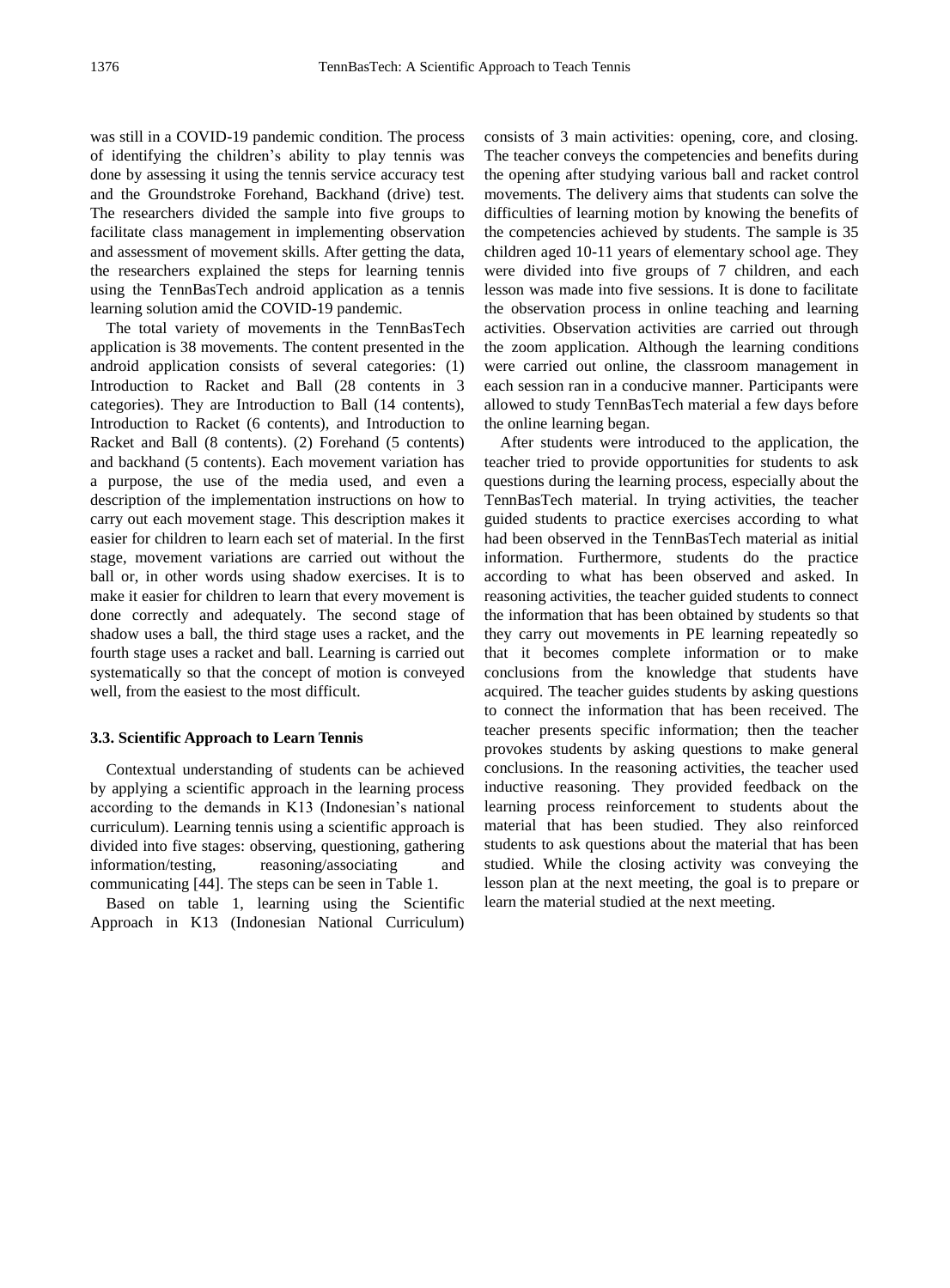|  |  |  |  | <b>Table 1.</b> Steps of Learning Tennis Using Scientific Approach |
|--|--|--|--|--------------------------------------------------------------------|
|--|--|--|--|--------------------------------------------------------------------|

| No               | <b>Indicators</b>                                                                                                                                                                                                      | <b>Descriptions</b>                                                                                                                                                                                                                                                                       |  |  |
|------------------|------------------------------------------------------------------------------------------------------------------------------------------------------------------------------------------------------------------------|-------------------------------------------------------------------------------------------------------------------------------------------------------------------------------------------------------------------------------------------------------------------------------------------|--|--|
| 1.               | <b>OPENING</b>                                                                                                                                                                                                         |                                                                                                                                                                                                                                                                                           |  |  |
|                  | The teacher creates a pleasant learning atmosphere.                                                                                                                                                                    | The teacher accompanies the students to pray together; the teacher greets<br>and asks how the students are doing; the teacher motivates students in<br>learning PE; warms up in their respective places with the concept of<br>playing; students explore their ability during warming-up. |  |  |
|                  | The teacher discusses the competencies that have been<br>previously studied and relate them to the competencies<br>that will be learned and developed.                                                                 | The teacher conveys the learning theme.                                                                                                                                                                                                                                                   |  |  |
|                  | The teacher conveys the competencies to be achieved<br>and the benefits obtained.                                                                                                                                      | The teacher presents the benefits of learning the theme for students'<br>everyday life.                                                                                                                                                                                                   |  |  |
|                  | The teacher conveys the outline and scope of the material                                                                                                                                                              | The teacher outlines the material to be taught according to the theme and                                                                                                                                                                                                                 |  |  |
|                  | and activities to be carried out.<br>The teacher communicates the scope and assessment                                                                                                                                 | sub-theme of learning.<br>The teacher conveys what abilities will be assessed, including                                                                                                                                                                                                  |  |  |
|                  | techniques to be used.                                                                                                                                                                                                 | knowledge, attitudes, and skills.                                                                                                                                                                                                                                                         |  |  |
| $\overline{2}$ . |                                                                                                                                                                                                                        | <b>CORE ACTIVITIES</b>                                                                                                                                                                                                                                                                    |  |  |
|                  | Observing:                                                                                                                                                                                                             | The teacher invites students to observe pictures, videos in the<br>TennBasTech application. Teachers demonstrate the variation in ball,<br>racket, forehand, and backhand recognition movements, followed by<br>students.                                                                 |  |  |
|                  | The teacher facilitates students to carry out the process of<br>observing. Students observe with the senses (reading,<br>hearing, listening, seeing, watching, and so on) with<br>tools.                               | Students observe pictures, videos in the TennBasTech application.                                                                                                                                                                                                                         |  |  |
|                  | Asking:<br>The teacher facilitates students to carry out the<br>questioning process.                                                                                                                                   | The teacher guides the students to make questions based on pictures and<br>things in the application. The teacher teaches the students to ask<br>questions when the teacher and students demonstrate variations of ball,<br>racket, forehand, and backhand recognition movements.         |  |  |
|                  | Students create and ask questions, discuss the current<br>information or additional information they want to know<br>or clarify.                                                                                       | Students create and ask questions, discuss existing information or<br>additional information they want to know or clarify.                                                                                                                                                                |  |  |
|                  | Trying:<br>The teacher facilitates students to carry out the process of<br>collecting information.                                                                                                                     | The teacher guides students individually and in groups about learning<br>variations of ball, racket, forehand, and backhand recognition<br>movements, as the teacher re-demonstrates the implementation of the<br>learning correctly.                                                     |  |  |
|                  | Students explore, try, discuss, demonstrate, imitate<br>shapes/movements, conduct experiments, read sources<br>other than textbooks, collect data through interviews, and<br>modify/add/develop.                       | Students practice PE learning through the TennBasTech application<br>individually or in groups with variations in learning based on teacher<br>guidance.                                                                                                                                  |  |  |
|                  | Reasoning/associating:<br>The teacher facilitates students to carry out the process of<br>reasoning/associating.                                                                                                       | The teacher guides by asking students to do PE learning repeatedly and<br>asking questions about basic steps/techniques and mistakes students<br>make to fix their errors.                                                                                                                |  |  |
|                  | Students process the information collected, analyze the<br>data in categories, associate or connect related<br>phenomena/information to find a pattern, and conclude.                                                  | Students perform the movement repeatedly under the guidance of the<br>teacher.                                                                                                                                                                                                            |  |  |
|                  | Communicating:<br>The teacher facilitates students to carry out the process of<br>communicating.                                                                                                                       | The teacher asks the students to explain the equipment used and the<br>basic steps/techniques with the teacher's guidance.                                                                                                                                                                |  |  |
|                  | Students present the reports in individual written journals<br>about tennis learning achievements through the<br>TennBasTech application and orally present reports<br>covering the process, results, and conclusions. | Some students explain online in front of their friends about the<br>equipment used and the steps for learning tennis with the teacher's<br>guidance.                                                                                                                                      |  |  |
| 3.               |                                                                                                                                                                                                                        | <b>CLOSING</b>                                                                                                                                                                                                                                                                            |  |  |
|                  | The teacher and the learners make a summary/conclusion<br>of the lesson.                                                                                                                                               | Teachers and students make a summary of the material being studied.                                                                                                                                                                                                                       |  |  |
|                  | The teacher and students reflect on the activities that<br>have been carried out.                                                                                                                                      | Ask questions about the material that has been studied.                                                                                                                                                                                                                                   |  |  |
|                  | The teacher and students provide feedback on the<br>learning process and results.                                                                                                                                      | After the question and answer, the teacher reinforces the material that<br>has been studied.                                                                                                                                                                                              |  |  |
|                  | The teacher makes an assessment.                                                                                                                                                                                       | Teachers assess students from aspects of attitudes, knowledge, and<br>skills.                                                                                                                                                                                                             |  |  |
|                  | The teacher plans follow-up activities in remedial<br>learning, enrichment programs, counseling services<br>and/or assign individual and group assignments<br>according to students' learning outcomes.                | Teachers conduct remedial and enrichment but do not use an assessment<br>format.                                                                                                                                                                                                          |  |  |
|                  | The teacher conveys the lesson plan for the next meeting.                                                                                                                                                              | The lesson for the next meeting is to learn other variations of the<br>movement in the TennBasTech application.                                                                                                                                                                           |  |  |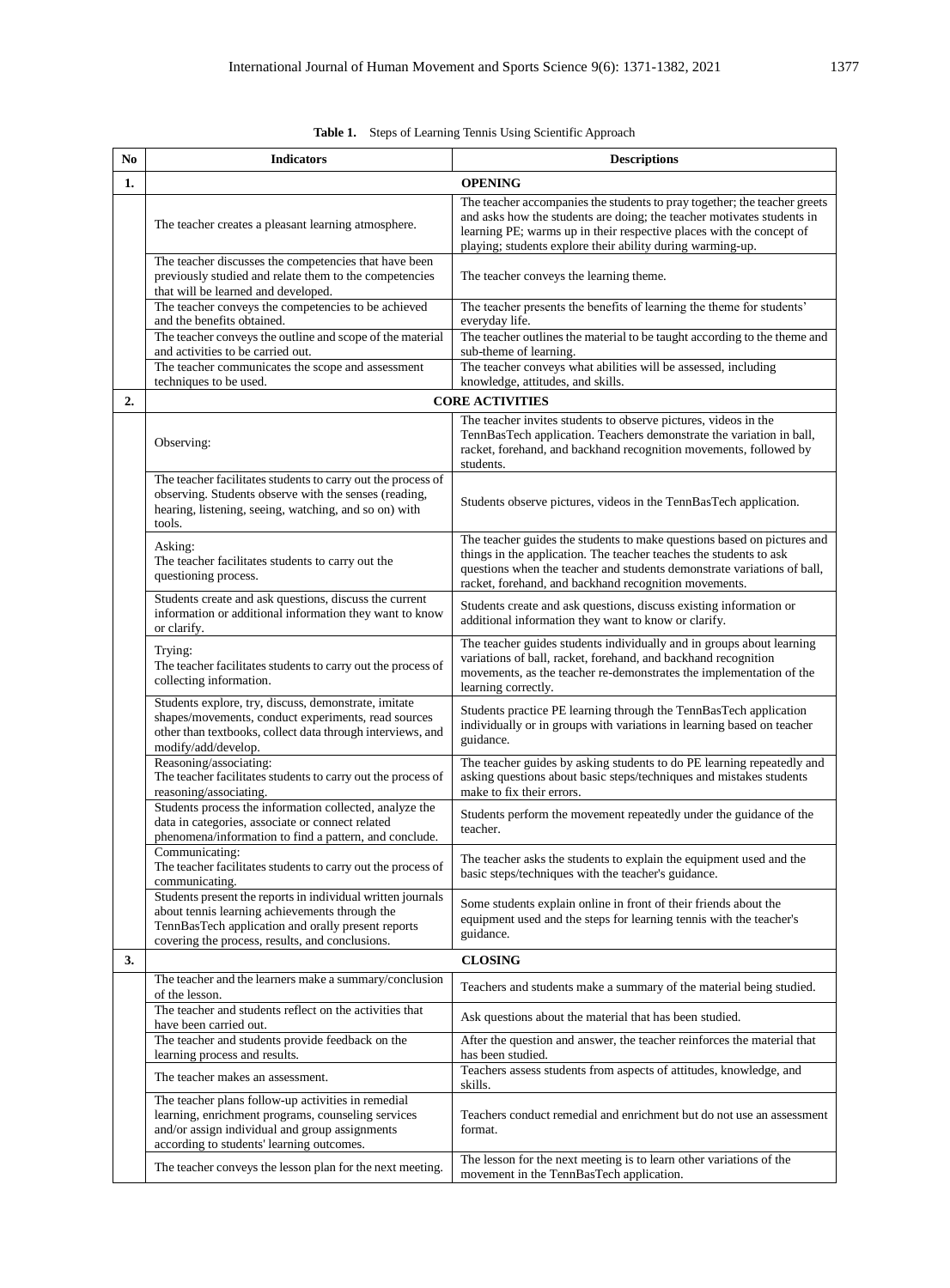#### **3.4. Research Instrument**

The research data were generated from tests conducted by the tennis club participants. The test instruments used are the tennis service accuracy test and the Groundstroke Forehand, Backhand drive test [45]. This test is conducted to determine the level of service, forehand and backhand ground-stroke skills for male and female beginners. The service test begins with the testee standing on the backline between the Center Mark and the single sidelines alternately after serving five times, moving to his left or right side. They are holding the racket and position, ready to hit the ball. Then the testee is on the other side of the field observing the tester's execution of serving. Before being given the test, the tester is given the opportunity to try to hit five balls either into the right or left service box. After finishing trying, the testee serves flat five balls from the right and five from the left. The ball that falls in the area that has been determined is recorded as the score. If it is outside the box, the value is 0, and it crosses the dividing line. If the ball falls right on the line between the two scores, the highest score is calculated. After all the testees have finished doing the forehand test, they will continue with the backhand test in the same way. The validity test score on the service test is 0.93, and the reliability is 0.94. While the score for the validity test on the forehand test is 0.57, and

the reliability is 0.75, while the validity for the backhand test is 0.52, and the reliability is 0.78.

## **4. Result**

#### **4.1. Data Descriptions**

After getting the data through the test, the next step was to process and analyze to test hypotheses. The average value and standard deviation on the forehand, backhand, and service tests were processed using the SPSS series 19 application. The result can be seen in Table 2.

Based on table 2, the pre-test data in the sample group of 35 children have been obtained: the average value of the forehand test results was 49.0121 with the standard deviation value of 0.90121. Meanwhile, the average value of the backhand test results is 49.5326, with a standard deviation of 0.9052. The average value of the service test results is 50.1325, with a standard deviation of 0.9342. For the pre-test data, the average value of the forehand test results is 52.2536, and the standard deviation is 1.1103. Meanwhile, the average value of the backhand test results is 52.4312, with a standard deviation of 1.0079. Further, the average value of the service test results is 53.6721, with a standard deviation of 1.2438.

|                 |                                  | Pre-test           |                  | Post-test         |                  |                   |
|-----------------|----------------------------------|--------------------|------------------|-------------------|------------------|-------------------|
| Group           |                                  |                    | <b>Statistic</b> | <b>Std. Error</b> | <b>Statistic</b> | <b>Std. Error</b> |
|                 | Mean                             | 49.0121            | .29641           | 52.2536           | .12432           |                   |
| Forehand        | 95% Confidence Interval for Mean | Lower Bound        | 49.2302          |                   | 53.5532          |                   |
|                 |                                  | <b>Upper Bound</b> | 50.2122          |                   | 54.1152          |                   |
|                 | Std. Deviation                   | .90121             |                  | 1.1103            |                  |                   |
| <b>Backhand</b> | Mean                             | 49.5326            | .25370           | 52.4312           | .13112           |                   |
|                 |                                  | Lower Bound        | 49.0013          |                   | 52.1176          |                   |
|                 | 95% Confidence Interval for Mean | <b>Upper Bound</b> | 50.4327          |                   | 54.3672          |                   |
|                 | Std. Deviation                   | .9052              |                  | 1.0079            |                  |                   |
| <b>Service</b>  | Mean                             | 50.1325            | .26387           | 53.6721           | .18376           |                   |
|                 | 95% Confidence Interval for Mean | Lower Bound        | 49.4352          |                   | 52.0035          |                   |
|                 |                                  | <b>Upper Bound</b> | 50.3256          |                   | 55.4278          |                   |
|                 | Std. Deviation                   | .9342              |                  | 1.2438            |                  |                   |

**Table 2.** Data Description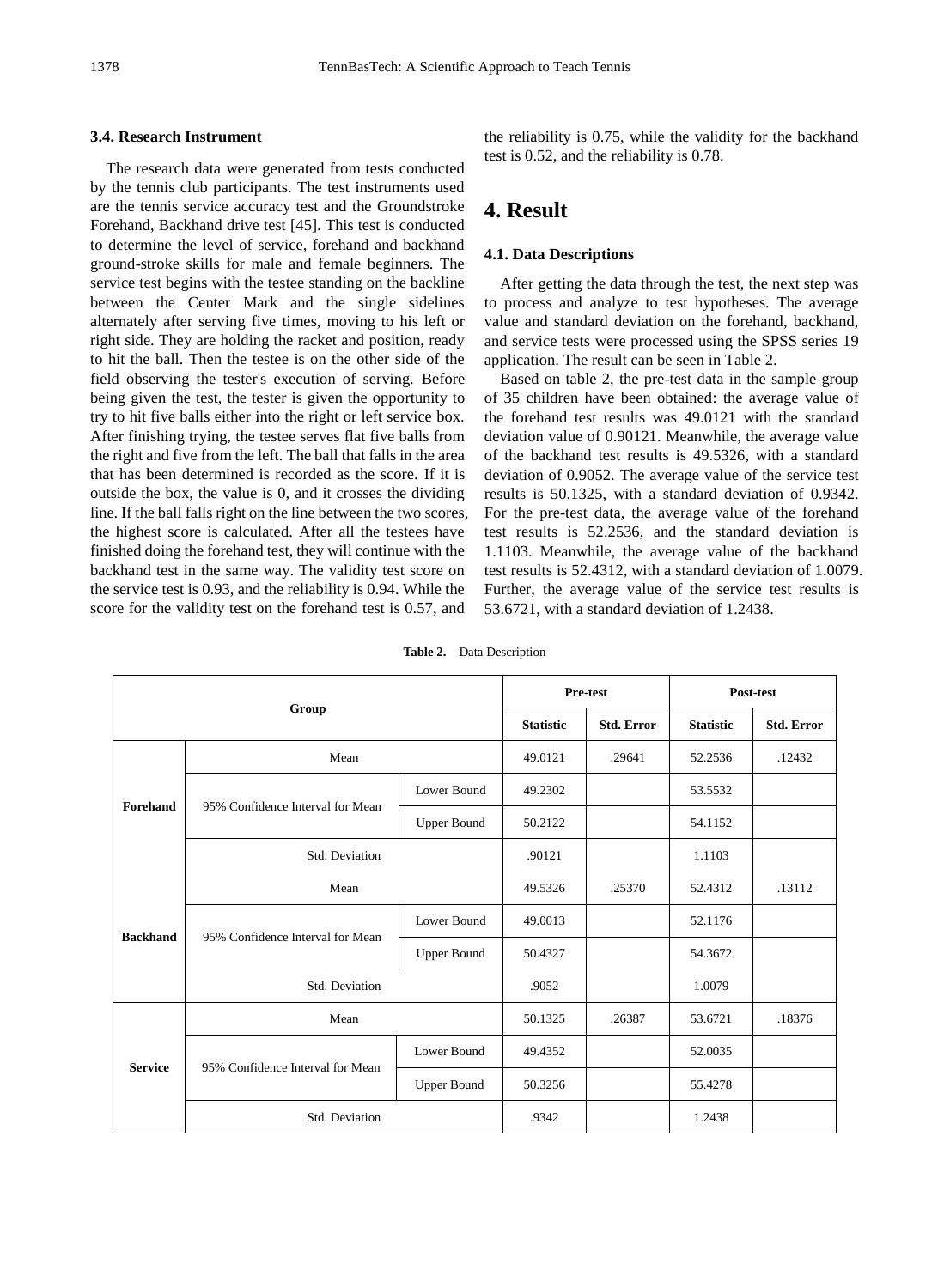#### **4.2. Normality Test Data**

The obtained data were analyzed to check the normality. The normality test determines the next stage of testing. If the data are normal, proceed with the parametric test, but if the data are not normal, proceed with the non-parametric test. The normality test used Kolmogorov Smirnov with the help of the SPSS 19 for Windows. The data for the normality test can be seen in Table 3.

**Table 3.** Normality Test

|                     | Kolmogorov-Smirnov <sup>a</sup> |    |       |  |
|---------------------|---------------------------------|----|-------|--|
|                     | <b>Statistic</b>                | df | Sig.  |  |
| <b>Tes Forehand</b> | 0,203                           | 35 | 0,062 |  |
| <b>Tes Backhand</b> | 0,218                           | 35 | 0,125 |  |
| Servis              | 0.267                           | 35 | 0,152 |  |

The data in table 3 show that the results of the Kolmogorov-Smirnov test with the Asymp.Sig (2-Tailed). The scores are 0.062 for the forehand test, 0.125 for the backhand test, and 0.152 for the service test. Because the data an Asymp.Sig is higher than 0.05, the data are normally distributed, so it is feasible to conduct further analysis using parametric statistics.

#### **4.3. Results of Hypothesis Testing Using T-test**

After the data were tested and normally distributed, a parametric test with an average difference and the t-test (one-sample t-test method) was employed. The results of the one-sample t-test can be seen in table 4.

Based on Table 4, the calculation results of the average difference in the pre-test and post-test data for tennis skills (forehand, backhand, service) obtained a P-value of 0.000. It is less than 0.05. It means that  $H_0$  is rejected. So it proves that there is a difference between the average value in the pre-test and the post-test value. It can be concluded that tennis learning using the TennBasTech application with a scientific approach has a significant positive effect on the ability to play tennis for children in the 10-11 year age group.

### **5. Discussion**

Technology is the result of the development of science, which occurs in the world of education. Therefore, education itself should also use technology to assist the implementation of learning. Based on reference [46], digital technology has now begun to be utilized in educational institutions to support education, either as an information tool or as a means of supporting learning activities and assignments. The birth of the Android-based TennBastech learning technology aims to help children or novice athletes learn tennis quickly and understand how to systematically learn tennis suitable for beginners using a scientific approach according to K13 (Indonesian National Curriculum).

K13 learning is oriented to prepare the coveted golden generation. Generations with competence: a set of attitudes, knowledge, and skills must be possessed, internalized, and mastered by students after studying a learning content, completing a program, or completing a particular educational unit [47]. A scientific approach is an approach that uses steps and scientific rules in the learning process. Learning in K13 uses a scientific or process-based approach and can use several strategies such as contextual learning [48]. It is intended to provide students with knowledge, understanding, and practice of studying scientifically. Therefore, the learning process is taught to seek knowledge from various sources through observing, asking, trying, processing, presenting, concluding, and creating for all subjects [49]. Through a scientific approach in K13, tennis learning becomes more focused, effective, and fun. PE learning indeed expects every student to have the ability to move in harmony according to the needs of the anatomy of the body. Reference [50] explained that, through the Scientific approach, students are motivated to do PE. Since the scientific approach provides in detail how to develop lesson plans, implement practical and fun learning toward teacher performance, and PE learning activities and outcomes.

**Table 4.** One-Sample T-test Result

| <b>One-Sample T-test</b> |        |    |                   |                                                     |         |              |
|--------------------------|--------|----|-------------------|-----------------------------------------------------|---------|--------------|
|                          |        |    |                   | 95% ConfidencepInterval of the<br><b>Difference</b> |         |              |
|                          |        | df | $Sig. (2-tailed)$ | <b>Mean Difference</b>                              | Lower   | <b>Upper</b> |
| Pretest                  | 56.421 | 34 | .000              | 18.25376                                            | 18.2311 | 20.1023      |
| Posttest                 | 61.236 | 34 | .000              | 17.17754                                            | 13.2203 | 14.2311      |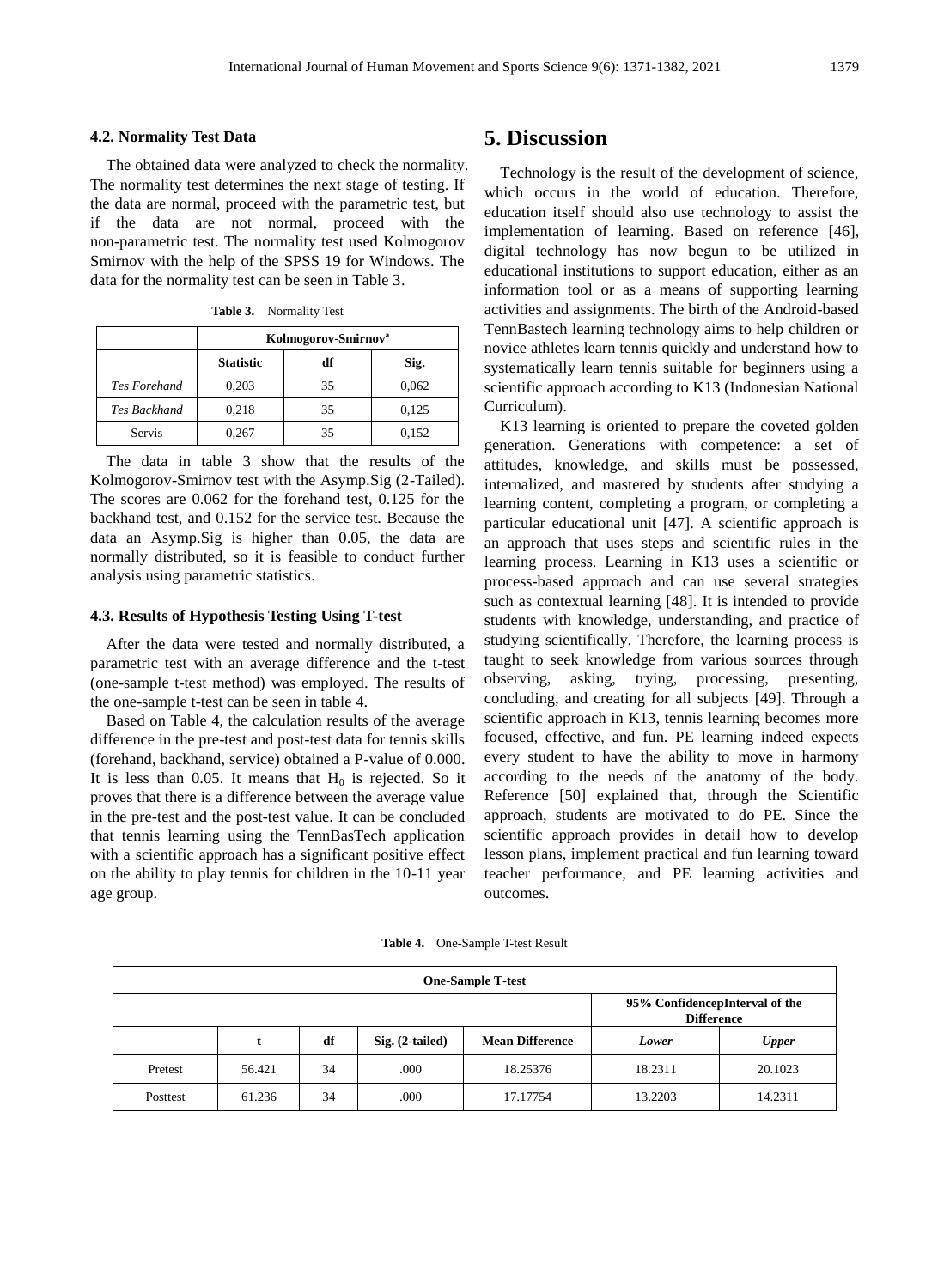The scientific approach will also encourage and inspire students to understand, apply, and develop rational thinking patterns to respond to learning materials [51]. In PE, argumentative reasoning is formed to learn to express opinions and ideas on the teaching materials presented by the lecturer. The teacher must facilitate students' ideas to understand the concepts, theories quickly, and facts clarified through cases.

The application of a scientific learning approach can improve students' abilities. Based on this, this research is in line with the view of [52], that learning is a process of constructing meaning from new information using a conceptual framework. The implementation stage of learning in accordance with teacher performance and student activities through a scientific approach has increased from time to time. This is due to the critical attitude and creativity of the learning subject in the warm-up, core, and closing stages [53]. PE learning outcomes in each cycle have increased through a scientific approach because students gain insight into various basic movement skills games, increase skills and improve attitudes and behavior in daily speech and behavior [54].

Improved attitudes and behavior and students' abilities result from applying the scientific approach [55]. It is in line with the opinion [56] that scientific learning in PE involves insight into the curiosity why (attitude), interest how (skills), and what curiosity (cognitive). The overall competencies are affective, psychomotor, and effective. The advantage of applying the scientific approach is that this approach uses a variety of media. This is in line with the opinion [57] that rational learning media and students' needs will form students' independence and autonomy and help them develop themselves. Moreover, students can activate their metacognition skills as long life-learners. In this study, the use of various information as an Android-based TennBasTech media focuses on understanding the concept of motion presented in each child's cellphone so that they can study well at home through the guidance of peers or parents.

## **6. Conclusions**

This study illustrates that learning tennis using the TennBasTech android application with a scientific approach has proven effective in helping novice athletes learn tennis skills during the COVID-19 pandemic. It utilizes the digital-based for PE learning. It is hoped that it can develop very widely, of course, supported by good facilities and infrastructure in the future. It is needed to help physical education learning continue to run effectively and efficiently during the COVID-19 pandemic.

# **Acknowledgments**

The author would like to express his deepest gratitude

to all athletes, coaches at the junior tennis club who have been willing to take the time, be directly involved, and participate in this research activity.

# **REFERENCES**

- [1] J. Jakobsson, C. Malm, M. Furberg, U. Ekelund, and M. Svensson, "Physical activity during the coronavirus (COVID-19) pandemic: prevention of a decline in metabolic and immunological functions," *Front. Sport. Act. Living*, vol. 2, p. 57, 2020.
- [2] G. Maugeri *et al.*, "The impact of physical activity on psychological health during Covid-19 pandemic in Italy," *Heliyon*, vol. 6, no. 6, p. e04315, 2020.
- [3] J. A. Woods *et al.*, "The COVID-19 pandemic and physical activity," *Sport. Med. Heal. Sci.*, vol. 2, no. 2, pp. 55–64, 2020.
- [4] J. Wilke *et al.*, "A pandemic within the pandemic? Physical activity levels substantially decreased in countries affected by COVID-19," *Int. J. Environ. Res. Public Health*, vol. 18, no. 5, p. 2235, 2021.
- [5] M. R. Young, B. R. Klemz, and J. W. Murphy, "Enhancing learning outcomes: The effects of instructional technology, learning styles, instructional methods, and student behavior," *J. Mark. Educ.*, vol. 25, no. 2, pp. 130–142, 2003.
- [6] A. S. Lengkana, A. A. Rahman, M. N. Alif, G. Mulya, A. Priana, and D. B. Hermawan, "Static and Dynamic Balance Learning in Primary School Students," *Int. J. Hum. Mov. Sport. Sci.*, vol. 8, no. 6, pp. 469–476, 2020.
- [7] M. Eady and L. Lockyer, "Tools for learning: Technology and teaching," *Learn. to teach Prim. Sch.*, vol. 71, 2013.
- [8] D. Novaliendry, R. Darmi, Y. Hendriyani, M. Nor, and A. Azman, "Smart Learning Media Based on Android Technology," *Int. J. Innov. Creat. Chang.*, vol. 12, no. 11, pp. 715–735, 2020.
- [9] J. Junaidi *et al.*, "Application program learning based on Android for students experiences," *Int. J. Eng. \& Technol.*, vol. 7, no. 2.27, pp. 295–299, 2018.
- [10] A. S. Lengkana, J. Tangkudung, and A. Asmawi, "The Effect Of Core Stability Exercise (CSE) On Balance In Primary School Students," *J. Educ. Heal. Sport*, vol. 9, no. 4, pp. 160–167, 2019.
- [11] T. Muhtar, T. Supriyadi, A. S. Lengkana, and S. Hanifah, "Religious characters-based physical education learning in elementary school," *Int. J. Learn. Teach. Educ. Res.*, vol. 18, no. 12, pp. 211–239, 2019.
- [12] S. V. Susilo, T. F. Prasetyo, Y. Abidin, and T. Mulyati, "Mobile learning android based teaching materials: efforts to provide Indonesian learning based on technology in elementary school," in *Journal of Physics: Conference Series*, 2020, vol. 1477, no. 4, p. 42034.
- [13] Ø. Anmarkrud, A. Andresen, and I. Bråten, "Cognitive load and working memory in multimedia learning: Conceptual and measurement issues," *Educ. Psychol.*, vol. 54, no. 2, pp.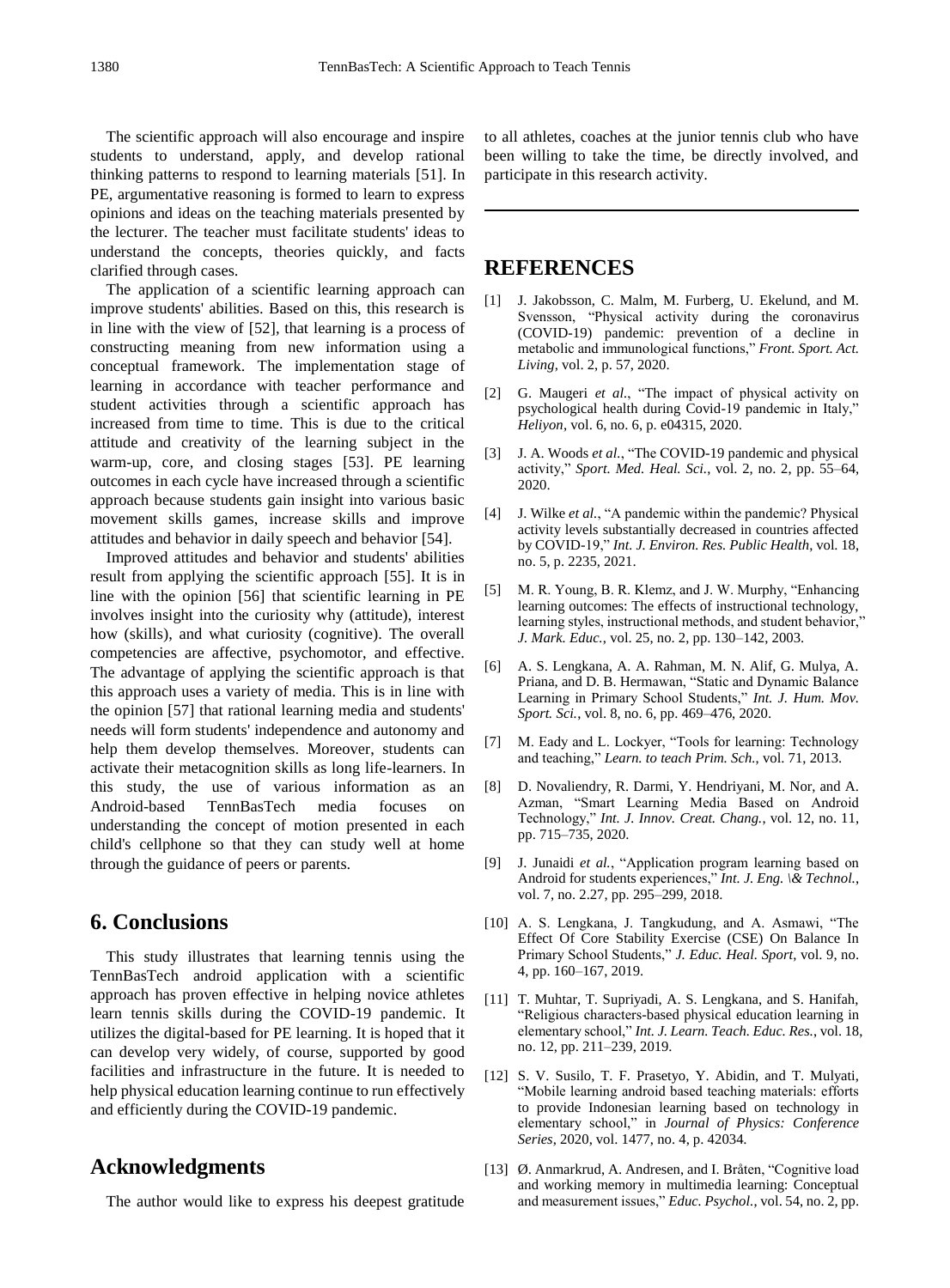- [14] G. Yi *et al.*, "The ACM multimedia 2019 live video streaming grand challenge," in *Proceedings of the 27th ACM International Conference on Multimedia*, 2019, pp. 2622–2626.
- [15] D. Mutlu-Bayraktar, V. Cosgun, and T. Altan, "Cognitive load in multimedia learning environments: A systematic review," *Comput. \& Educ.*, vol. 141, p. 103618, 2019.
- [16] A. Suherman, E. Saptani, A. Setialengkana, and R. G. Nugraha, "Understanding the teaching style of physical education teacher in primary school through audio visual media," in *Journal of Physics: Conference Series*, 2019, vol. 1318, no. 1, p. 12122.
- [17] G. Mulya and A. S. Lengkana, "Pengaruh Kepercayaan Diri, Motivasi Belajar Terhadap Prestasi Belajar Pendidikan Jasmani," *Compet. J. Pendidik. Kepelatihan Olahraga*, vol. 12, no. 2, pp. 83–94, 2020.
- [18] M. Altinkök, "The Effects of Coordination and Movement Education on Pre School Children's Basic Motor Skills Improvement.," *Univers. J. Educ. Res.*, vol. 4, no. 5, pp. 1050–1058, 2016.
- [19] D. Bayer, M. Ebert, and R. Leser, "A comparison of the playing structure in elite kids tennis on two different scaled courts," *Int. J. Perform. Anal. Sport*, vol. 17, no. 1–2, pp. 34–43, 2017.
- [20] S. N. Thrower, C. G. Harwood, and C. M. Spray, "Educating and supporting tennis parents: A grounded theory of parents' needs during childhood and early adolescence.," *Sport. Exerc. Perform. Psychol.*, vol. 5, no. 2, p. 107, 2016.
- [21] A. S. Lengkana, J. Tangkudung, and A. Asmawi, "The effectiveness of thigh lift exercises using rubber on the ability of acceleration on sprint runs," in *Journal of Physics: Conference Series*, 2019, vol. 1318, no. 1, p. 12031.
- [22] S. Blocquiaux *et al.*, "The effect of resistance training, detraining and retraining on muscle strength and power, myofibre size, satellite cells and myonuclei in older men," *Exp. Gerontol.*, vol. 133, p. 110860, 2020.
- [23] I. Ersin and D. Nevzat, "THE EFFECTS OF SHADOW WARM-UP ON TENNIS GROUNDSTROKE ACCURACY AND DEPTH POWER," *Kinesiol. Slov.*, vol. 25, no. 2, pp. 30–43, 2019.
- [24] [24] P. Jenith, S. S. Kumaran, and N. Kodeeswaran, "INFLUENCES ON REACTION TIME AND AGILITY RESPONSE TO SHADOW TRAINING AMONG TENNIS PLAYERS," *EPRA Int. J. Multidiscip. Res.*, vol. 7, no. 5, pp. 38–41, 2021.
- [25] H. P. Waseso, "Kurikulum 2013 dalam prespektif teori pembelajaran konstruktivis," *TA'LIM J. Stud. Pendidik. Islam*, vol. 1, no. 1, pp. 59–72, 2018.
- [26] R. Oktavia, M. Mentari, I. S. Mulia, and others, "Assessing the validity and reliability of questionnaires on the implementation of Indonesian curriculum K-13 in STEM education," in *Journal of physics: Conference series*, 2018, vol. 1088, no. 1, p. 12014.
- [27] A. P. Murphy, R. Duffield, A. Kellett, and M. Reid, "Comparison of athlete-coach perceptions of internal and

external load markers for elite junior tennis training," *Int. J. Sports Physiol. Perform.*, vol. 9, no. 5, pp. 751–756, 2014.

- [28] I. Kahrović, O. Radenković, F. Mavrić, and B. Murić, "Effects of self-talk strategy in mental training of athletes," *Facta Univ. Ser. Phys. Educ. Sport*, vol. 12, no. 1, pp. 51– 58, 2014.
- [29] A. P. Murphy, R. Duffield, A. Kellett, and M. Reid, "The relationship of training load to physical-capacity changes during international tours in high-performance junior tennis players," *Int. J. Sports Physiol. Perform.*, vol. 10, no. 2, pp. 253–260, 2015.
- [30] H.-K. Chen and J.-M. Dai, "An intelligent tennis ball collecting vehicle using smart phone touch-based interface," in *2016 International Symposium on Computer, Consumer and Control (IS3C)*, 2016, pp. 362–365.
- [31] X. Gao, J. Tian, X. Liang, and G. Wang, "ARPP: An Augmented Reality 3D ping-pong game system on Android mobile platform," in *2014 23rd Wireless and Optical Communication Conference (WOCC)*, 2014, pp. 1–6.
- [32] W. T. Gallwey, *The inner game of tennis: The ultimate guide to the mental side of peak performance*. Pan Macmillan, 2014.
- [33] T. L. Hoskins-Burney and L. Carrington, *The tennis drill book*. Human Kinetics, 2014.
- [34] Z. Bańkosz and K. Barczyk-Pawelec, "Habitual and ready positions in female table tennis players and their relation to the prevalence of back pain," *PeerJ*, vol. 8, p. e9170, 2020.
- [35] J. F. Hornestam, T. R. Souza, F. A. Magalhães, M. Begon, T. R. T. Santos, and S. T. Fonseca, "The Effects of Knee Flexion on Tennis Serve Performance of Intermediate Level Tennis Players," *Sensors*, vol. 21, no. 16, p. 5254, 2021.
- [36] L.-C. Dohme, G. A. Bloom, D. Piggott, and S. Backhouse, "Development, Implementation, and Evaluation of anAthlete-Informed Mental Skills Training Program for EliteYouth Tennis Players," *J. Appl. Sport Psychol.*, vol. 32, no. 5, pp. 429–449, 2020.
- [37] S. S. Tabrizi, S. Pashazadeh, and V. Javani, "Data acquired by a single object sensor for the detection and quality evaluation of table tennis forehand strokes," *Data Br.*, vol. 33, p. 106504, 2020.
- [38] N. Šarabon, D. Smajla, N. A. Maffiuletti, and C. Bishop, "Strength, jumping and change of direction speed asymmetries in soccer, basketball and tennis players," *Symmetry (Basel).*, vol. 12, no. 10, p. 1664, 2020.
- [39] W. R. Bion, *Attention and interpretation: A scientific approach to insight in psycho-analysis and groups*, vol. 4. Routledge, 2013.
- [40] J. Filshie, A. White, and M. Cummings, *Medical Acupuncture E-Book: A Western Scientific Approach*. Churchill Livingstone, 2016.
- [41] M. E. J. L. Hulscher, R. P. T. M. Grol, and J. W. M. Van Der Meer, "Antibiotic prescribing in hospitals: a social and behavioural scientific approach," *Lancet Infect. Dis.*, vol. 10, no. 3, pp. 167–175, 2010.
- [42] S. E. Nugroho and others, "The Scientific Approach Learning: How prospective science teachers understand